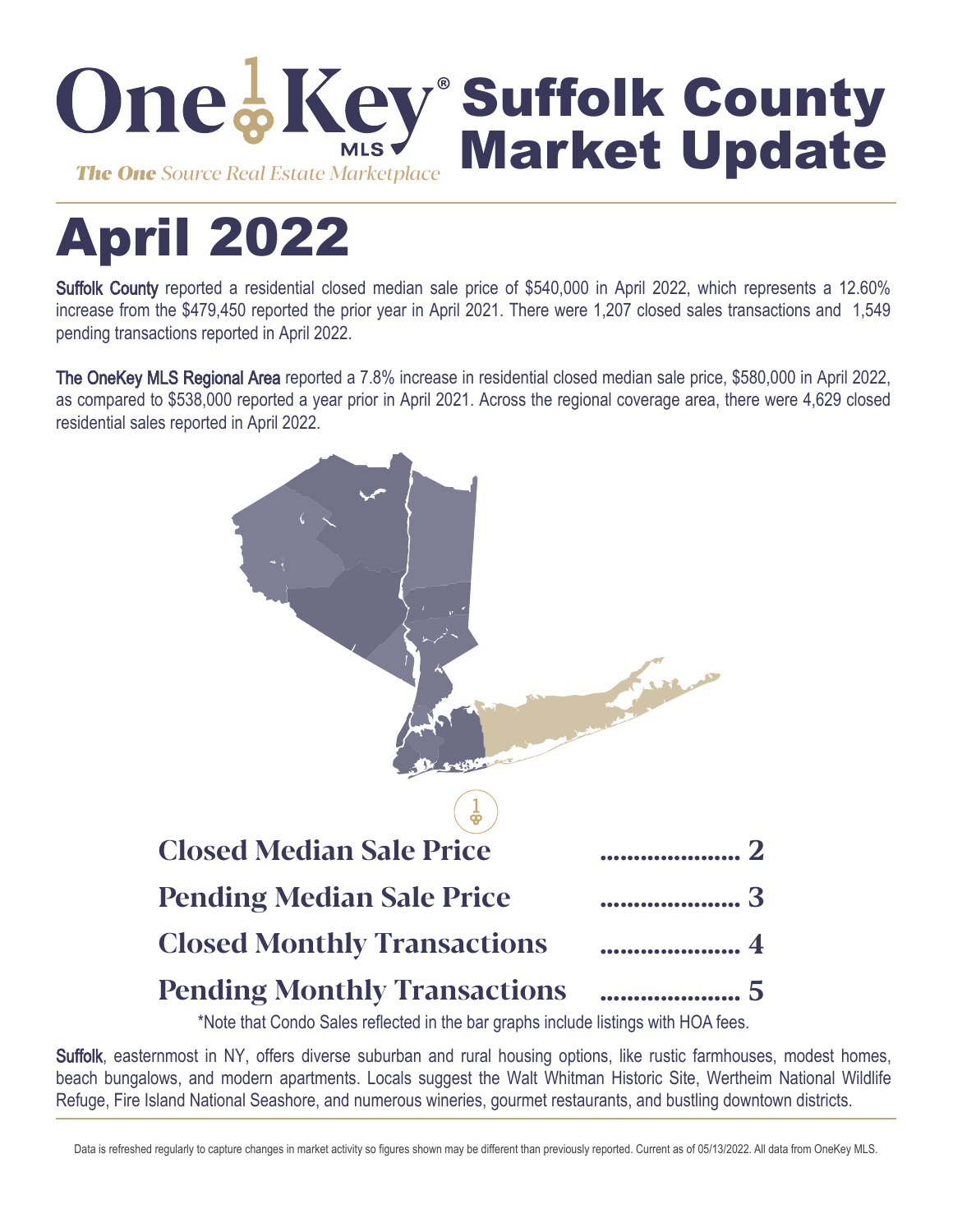

#### **Pending Sales Median Price for:**

#### **Location: Suffolk (County)**



| <b>Month</b>    | Current<br>Year | Prior<br>Year | %<br>Change |
|-----------------|-----------------|---------------|-------------|
| Apr-2022        | \$560,500       | \$519,500     | 7.9         |
| Mar-2022        | \$550,000       | \$503,650     | 9.2         |
| Feb-2022        | \$550,000       | \$495,000     | 11.1        |
| Jan-2022        | \$530,000       | \$475,000     | 11.6        |
| Dec-2021        | \$530,000       | \$475,000     | 11.6        |
| Nov-2021        | \$520,000       | \$480,000     | 8.3         |
| Oct-2021        | \$525,500       | \$480,000     | 9.5         |
| Sep-2021        | \$525,000       | \$480,000     | 9.4         |
| Aug-2021        | \$512,000       | \$479,000     | 6.9         |
| <b>Jul-2021</b> | \$525,000       | \$459,000     | 14.4        |
| Jun-2021        | \$527,000       | \$455,000     | 15.8        |
| May-2021        | \$540.000       | \$435.000     | 24.1        |

Residential, Condo, Co-op Properties

Pending Sales Median Price for: Location: Suffolk (County) (Last 24 Months - Residential, Condo, Co-op Properties)



Note: Information displayed in the data table is compiled by OneKey® MLS and represents a combined total of Residential, Condo, Co-op Properties sales for the selected time frame. Only available<br>data will be displayed. Pl

05/13/2022 03:36 PM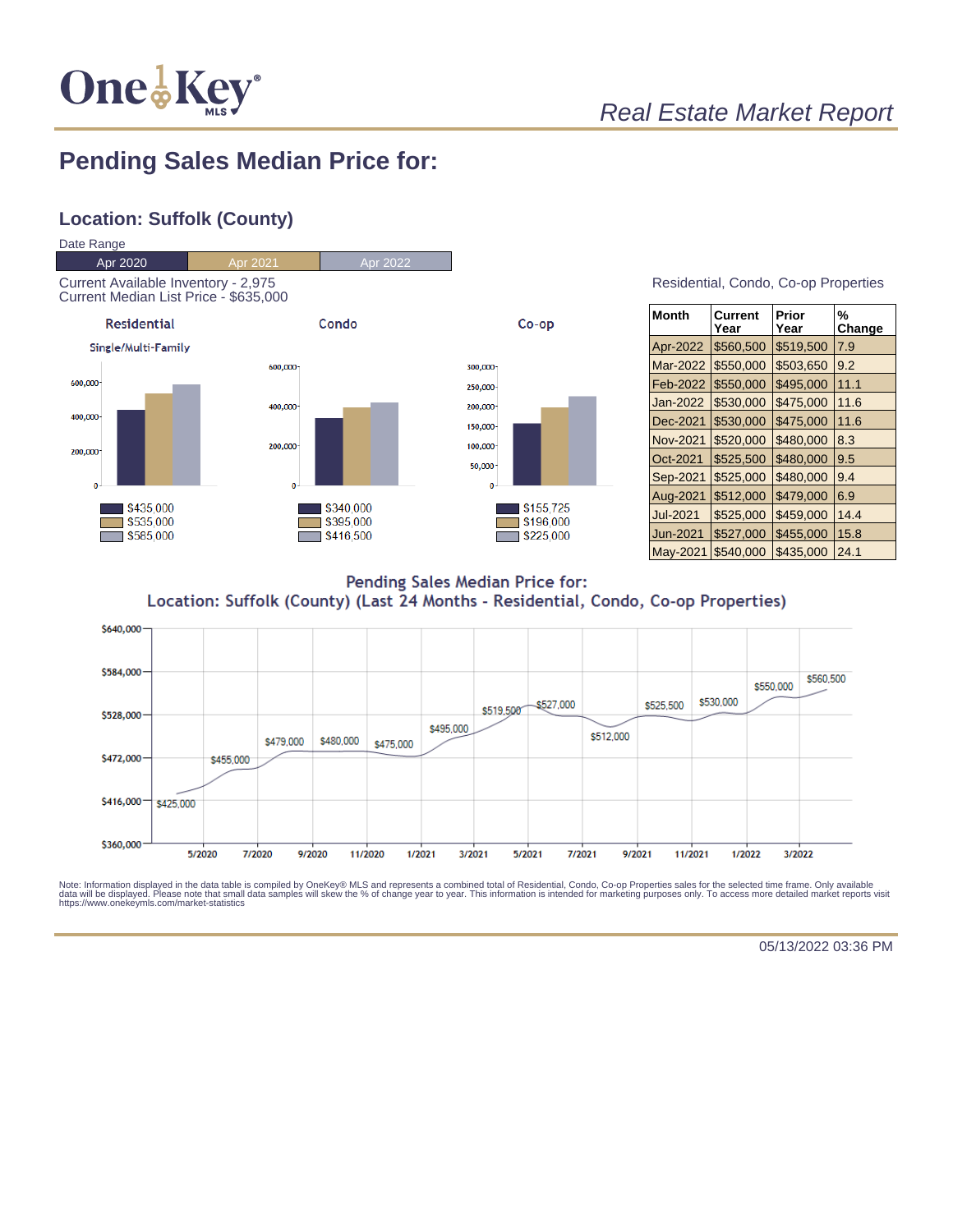

## **Pending Sales Counts for:**

#### **Location: Suffolk (County)**



| Residential, Condo, Co-op Properties |  |  |
|--------------------------------------|--|--|
|                                      |  |  |

| <b>Month</b>    | Current<br>Year | Prior<br>Year | %<br>Change |
|-----------------|-----------------|---------------|-------------|
| Apr-2022        | 1,549           | 1,725         | $-10.2$     |
| <b>Mar-2022</b> | 1,671           | 1,680         | $-0.5$      |
| Feb-2022        | 1.244           | 1,371         | $-9.3$      |
| Jan-2022        | 999             | 1,200         | $-16.8$     |
| Dec-2021        | 1.313           | 1,426         | $-7.9$      |
| Nov-2021        | 1.452           | 1,530         | $-5.1$      |
| Oct-2021        | 1,554           | 2,020         | $-23.1$     |
| Sep-2021        | 1.624           | 2,073         | $-21.7$     |
| Aug-2021        | 1,721           | 2,184         | $-21.2$     |
| <b>Jul-2021</b> | 1,682           | 2,457         | $-31.5$     |
| Jun-2021        | 1,775           | 1,907         | $-6.9$      |
| May-2021        | 1,791           | 898           | 99.4        |

**Pending Sales Counts for:** Location: Suffolk (County) (Last 24 Months - Residential, Condo, Co-op Properties)



Note: Information displayed in the data table is compiled by OneKey® MLS and represents a combined total of Residential, Condo, Co-op Properties sales for the selected time frame. Only available<br>data will be displayed. Pl

05/13/2022 03:36 PM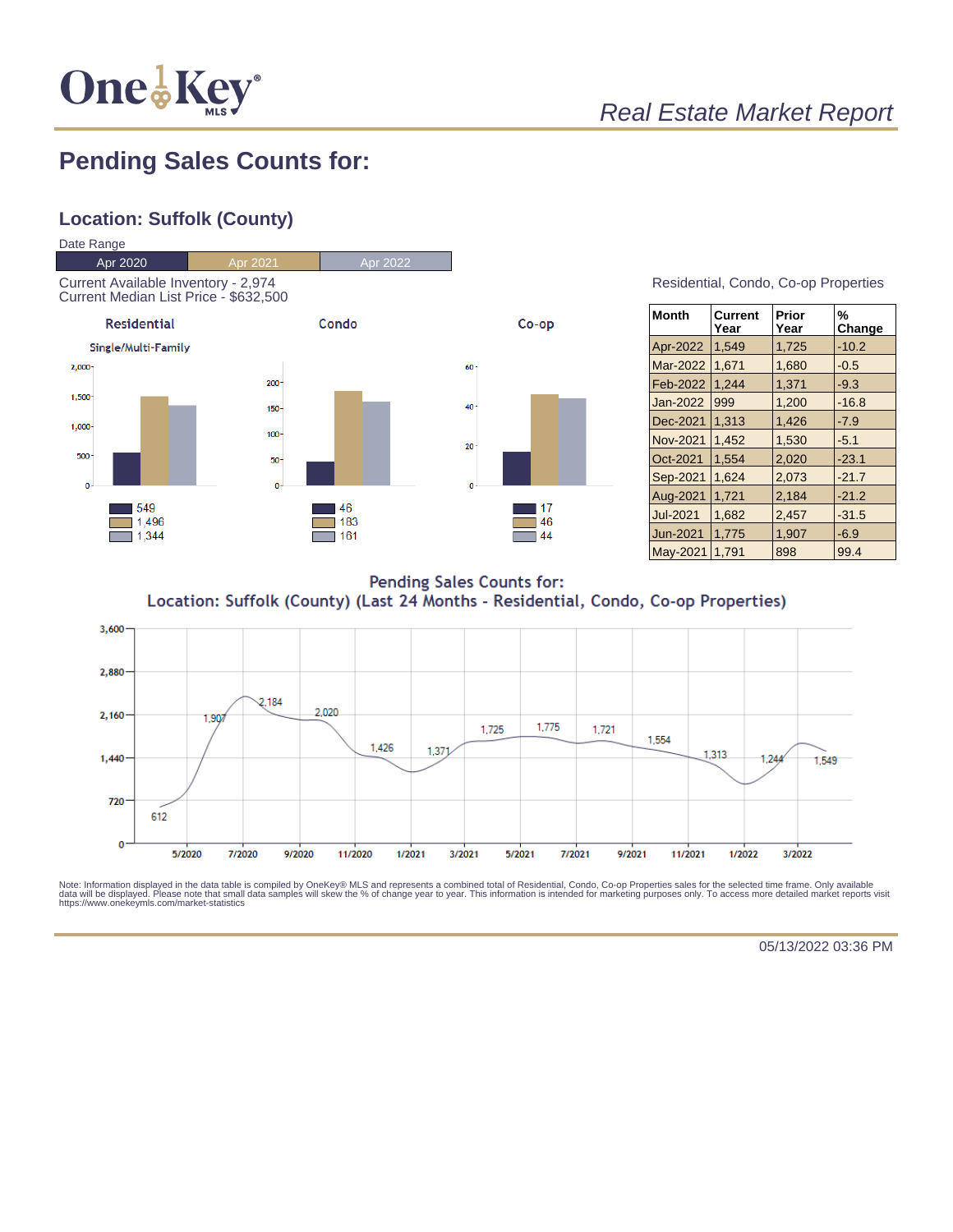

#### **Sold Property Median Price for:**

#### **Location: Suffolk (County)**



| Residential, Condo, Co-op Properties |  |  |
|--------------------------------------|--|--|
|                                      |  |  |

| <b>Month</b>    | Current<br>Year | Prior<br>Year | %<br>Change |
|-----------------|-----------------|---------------|-------------|
| Apr-2022        | \$540,000       | \$479,450     | 12.6        |
| Mar-2022        | \$527,500       | \$470,000     | 12.2        |
| Feb-2022        | \$527,000       | \$475,000     | 10.9        |
| Jan-2022        | \$520,000       | \$470,101     | 10.6        |
| Dec-2021        | \$525,000       | \$480,000     | 9.4         |
| Nov-2021        | \$520,000       | \$471,500     | 10.3        |
| Oct-2021        | \$517,750       | \$470,000     | 10.2        |
| Sep-2021        | \$525,000       | \$465,000     | 12.9        |
| Aug-2021        | \$530,000       | \$455,000     | 16.5        |
| <b>Jul-2021</b> | \$525,000       | \$440,000     | 19.3        |
| Jun-2021        | \$505,669       | \$429,450     | 17.7        |
| <b>May-2021</b> | \$499.000       | \$429.950     | 16.1        |

**Sold Property Median Price for:** Location: Suffolk (County) (Last 24 Months - Residential, Condo, Co-op Properties)



Note: Information displayed in the data table is compiled by OneKey® MLS and represents a combined total of Residential, Condo, Co-op Properties sales for the selected time frame. Only available<br>data will be displayed. Pl

05/13/2022 03:29 PM